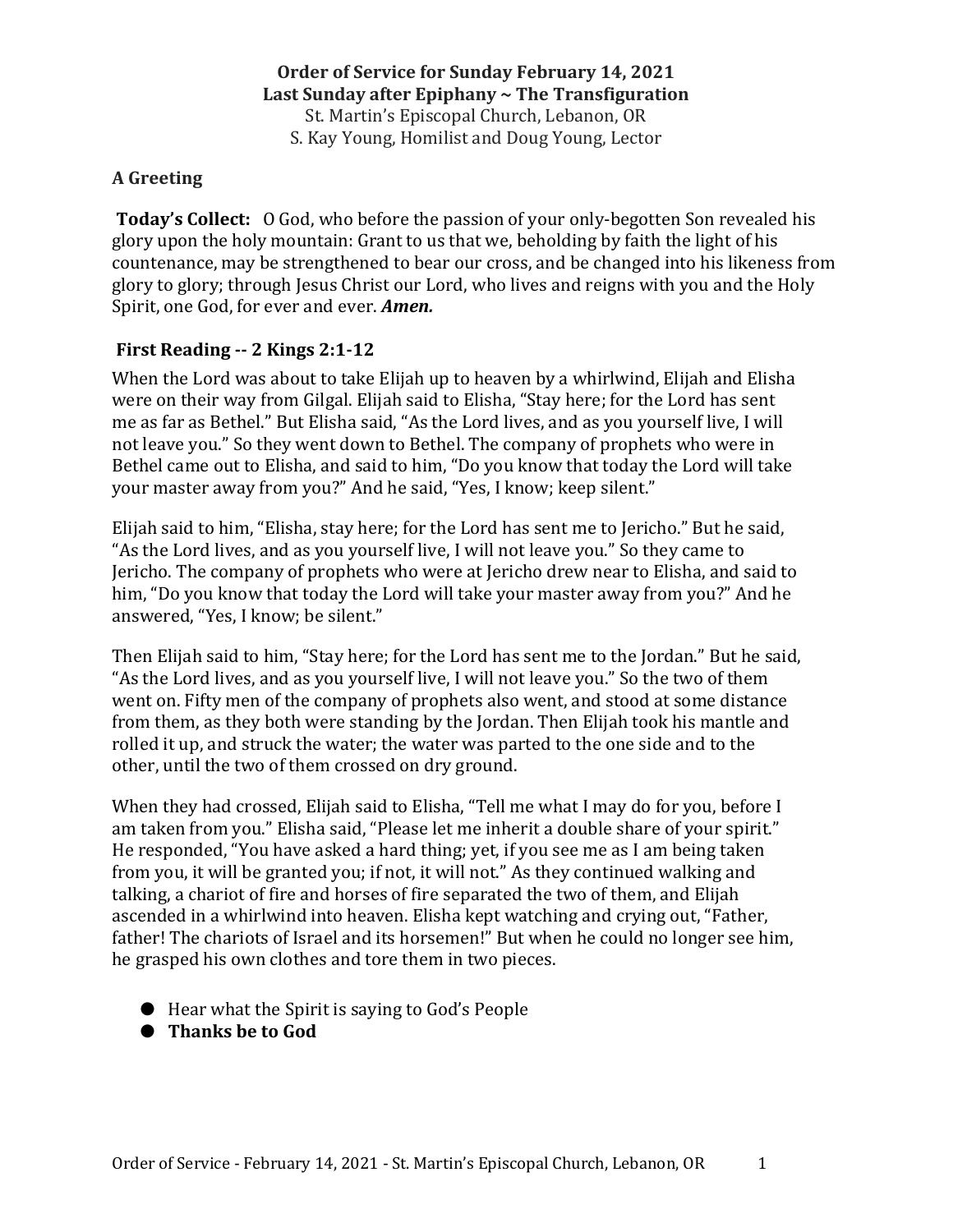## **Psalm 50: 1-6**

1 The Lord, the God of gods, has spoken; \* he has called the earth from the rising of the sun to its setting. 2 Out of Zion, perfect in its beauty, \* God reveals himself in glory. 3 Our God will come and will not keep silence; \* before him there is a consuming flame, and round about him a raging storm. 4 He calls the heavens and the earth from above \* to witness the judgment of his people. 5 "Gather before me my loyal followers, \* those who have made a covenant with me and sealed it with sacrifice." 6 Let the heavens declare the rightness of his cause; \* for God himself is judge.

# **Second Lesson – 2 Corinthians 4:3-6**

Even if our gospel is veiled, it is veiled to those who are perishing. In their case the god of this world has blinded the minds of the unbelievers, to keep them from seeing the light of the gospel of the glory of Christ, who is the image of God. For we do not proclaim ourselves; we proclaim Jesus Christ as Lord and ourselves as your slaves for Jesus' sake. For it is the God who said, "Let light shine out of darkness," who has shone in our hearts to give the light of the knowledge of the glory of God in the face of Jesus Christ.

- Hear what the Spirit is saying to God's People
- **Thanks be to God**

# **A Reading from the Gospel of Mark 9:2-9**

Jesus took with him Peter and James and John, and led them up a high mountain apart, by themselves. And he was transfigured before them, and his clothes became dazzling white, such as no one on earth could bleach them. And there appeared to them Elijah with Moses, who were talking with Jesus. Then Peter said to Jesus, "Rabbi, it is good for us to be here; let us make three dwellings, one for you, one for Moses, and one for Elijah." He did not know what to say, for they were terrified. Then a cloud overshadowed them, and from the cloud there came a voice, "This is my Son, the Beloved; listen to him!" Suddenly when they looked around, they saw no one with them any more, but only Jesus.

As they were coming down the mountain, he ordered them to tell no one about what they had seen, until after the Son of Man had risen from the dead.

- This is the Gospel of the Lord
- **Thanks be to God**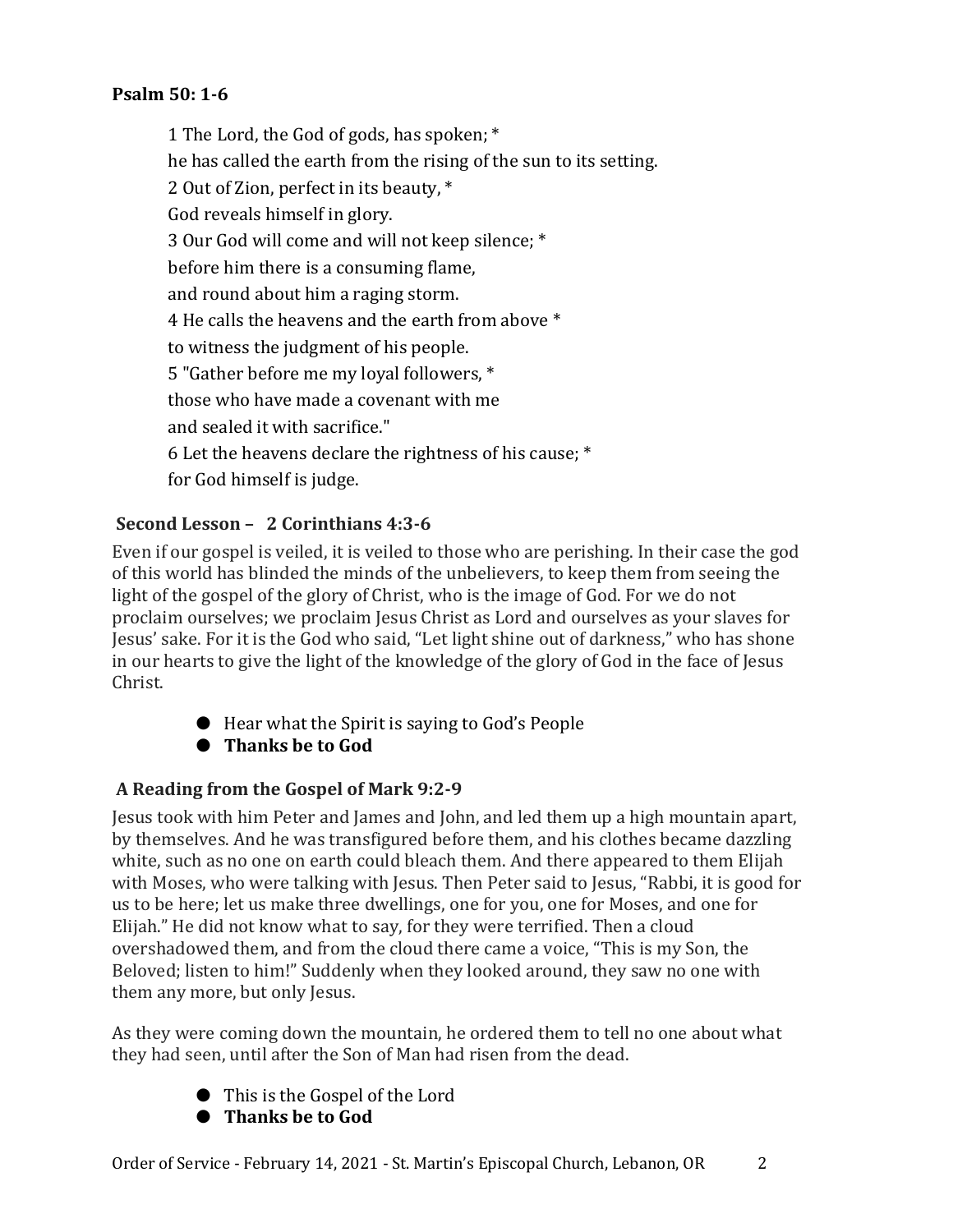### **Homily "Transfiguration**" by S. Kay Young

Good Morning. Happy Feast of St Valentine, Happy Statehood day.

The Gospel today is, fittingly enough, from the very center of Mark's Gospel. It marks the transition from a documentation of Jesus' life as healer and preacher to Jesus' life on the road to Jerusalem, and his crucifixion, death and resurrection. But we're getting ahead of ourselves.

The church where my kids grew up had wonderful stained glass windows. We got to know some of them quite well while we sat trying to be quiet (or at least unobtrusive). When the kids were older I asked if they knew what a saint was and Mousie said it's the ones with the light shining through. And so they are; picture perfect. A shining example of following Jesus.

In science fiction sometimes a picture becomes a portal to another time or dimension. And sometimes we see in some scenes from our own lives or the lives of those around us, we witness something that is so amazing we have to follow and change our lives. I remember when my niece was about to have her son, in California. She sent a picture to her mom and when Carol Ann showed it to me, Her daughter was at the beach, and she glowed. I didn't just see, but FELT my sister's urgency when she said "I have to go. NOW." She moved 9 years ago this Monday. That picture was a portal to a new life for all of us.

So, one week after Jesus asks his followers a big question, "Who do YOU say I am?", he takes three of them with him to the mountain top. Jesus, the new Moses, the fulfillment of the prophets, brings his best friends up to the hill. To get away from it all? To be figuratively closer to God? Did he do this for himself or for the Disciples' benefit? I don't know. Maybe all of the above. And there he stood, with Moses and Elijah: the law and the prophets. He **actually** glowed. And it was a portal type of experience. Of course, Peter wants to DO something. He suggests building three *skenas*—booths or tabernacles such as those in which Jews dwell to observe the Feast of Booths or Tabernacles (Leviticus 23:42- 44), which commemorates the Exodus and the wanderings of the Israelites in the wilderness.

God interrupts Peter's babbling to say, "This is my son, LISTEN TO HIM."

Wednesday, the church asks us to slow down and take inventory. You would think we've been doing this continually since last Lent. Haven't we given up enough? Have we? Crying, complaining, moaning, and mourning, yes. But have we stopped, looked and listened to what Jesus said? We all have questions, worries and misgivings about the times we live in. Uncertainty is all about us. We judge the circumstances; judge ourselves, our material wealth, their health care, how well they can afford to mask or self- isolate. And we worry about our health and others. We know the homeless are hit hardest now that they have not even a place to wash their hands, or to use a clean bathroom. I think we deceive ourselves, though, if we think circumstances dictate our faith. Our picture we see in our lives is not really about any of those things we judge it to be. We all look for God to be present in our picture, to show up and **do** something.

When the cloud lifted there was only Jesus, shining, glowing. Here, right in the middle of the Gospel of Mark, we get our first look at the God who **is.** God beyond the circumstances. Here Jesus is showing us that we are to Follow him, to go to the portal, to Listen, and then, after we stop babbling, to move on into Life, Light, and Love with Him.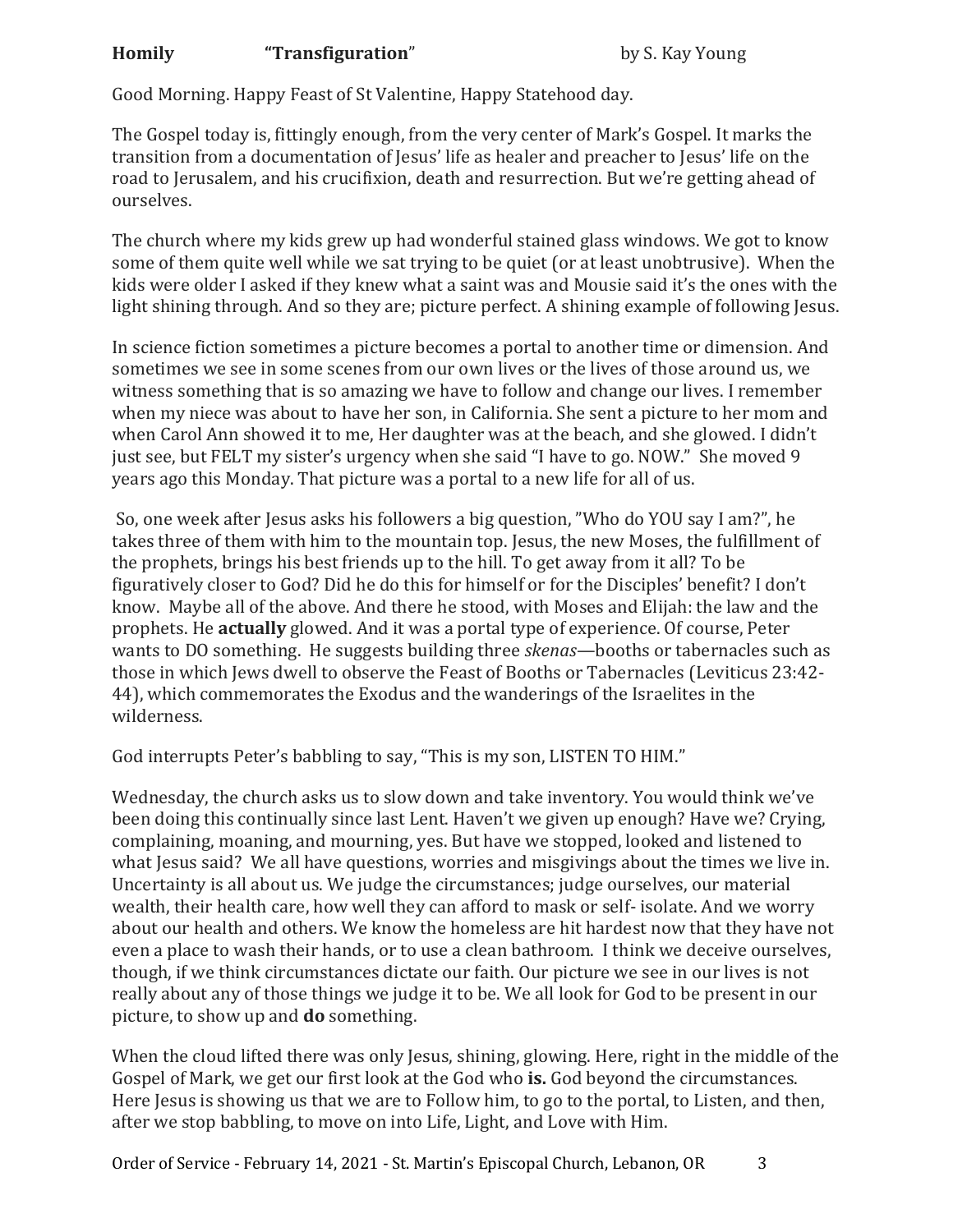It's ok to want the mountain top experience, and I think we need to keep our eyes open for them. It's ok to remember them, too.

Remember :

The time you first held your beloved, your baby, your grand baby.

The grandest sunrise you ever saw.

The music that carried you away.

The best family reunion

Remember them… but don't become Peter. Don't build booths there to live. Those transfiguring moments are all around. They show us who we are and invite us to transform. These moments are happening all around us, all the time. God shows up and does things through us! That glowing picture wasn't just a transformative time for my sister, but for a lot of us. If we spend all of our time gazing at the images and memories, we can get lost and miss our transfiguration. Take time to live a Holy Lent, Look for luminous love around you

We all need that when we come to a place where Jesus is all that there is, when "we all, with unveiled face, beholding the glory of the Lord, are being transformed into the same image from one degree of glory to another." (2 Corinthians 3:18, ESV). *Amen.*

# **Prayers of the People: a special form for the Last Sunday after Epiphany**

Let us offer prayers to the living God, whose Spirit gives life. The response is *People* Lord, graciously hear us.

For the people of God in every place. **Lord, hear us.** *People* **Lord, graciously hear us.**

For all nations, their leaders and citizens,

# **Lord, hear us.**

# *People* **Lord, graciously hear us.**

For all who are oppressed, afflicted, or in need, and for those who work for a just distribution of food.

#### **Lord, hear us.** *People* **Lord, graciously hear us.**

For married couples every, and for all those in covenants of love.

## **Lord, hear us.** *People* **Lord, graciously hear us.**

For the sick and homebound of our community, and for those who visit and care for them, remembering especially those on our prayer list and those we name at this time, silently or aloud.